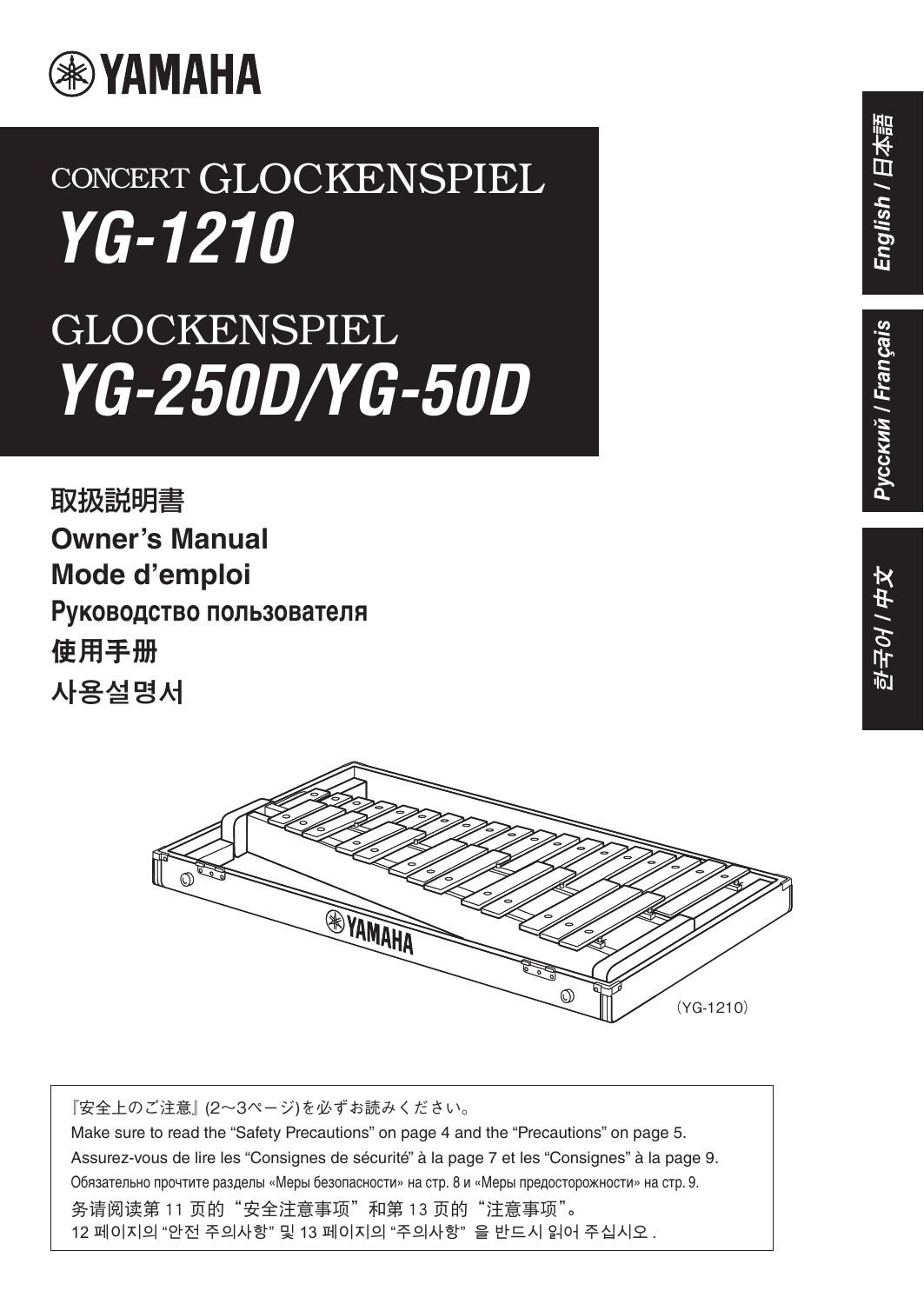## **安全上のご注意**

#### ご使用の前に、必ずこの「安全上のご注意」をよくお読みください。

ここに示した注意事項は、製品を安全に正しくご使用いただき、 お客様やほかの方々への危害や財産への損害を未然に防止するためのものです。必ずお守りください。 お子様がご使用になる場合は、保護者の方が以下の内容をお子様にご徹底くださいますようお願いいたします。 お読みになったあとは、使用される方がいつでも見られる所に必ず保管してください。

#### **■ 記号表示について**

この製品や取扱説明書に表示されている記号には、下表の ような意味があります。

「ご注意ください」という注意喚起を示します。

~しないでくださいという「禁止」を示します。

「必ず実行」してくださいという強制を示します。

### ■ 「警告<sup>1</sup>と「注意1について

以下、誤った取り扱いをすると生じることが想定される内 容を、危害や損害の大きさと切迫の程度を明示するために、 「警告」と「注意」に区分して掲載しています。





#### **設置**

楽器をぐらついた台の上や傾いた所など、不安定な場所 に置かないでください。

落ちたり倒れたりして、けがの原因となります。

#### **取り扱い**

楽器にもたれかかったり、乗ったりしないでください。 楽器が倒れて、大けがをすることがあります。

楽器のまわりで遊ばないでください。 身体をぶつけてけがをするおそれがあります。楽器の転 倒の原因にもなります。お子様が楽器のまわりで遊ばな いよう注意してください。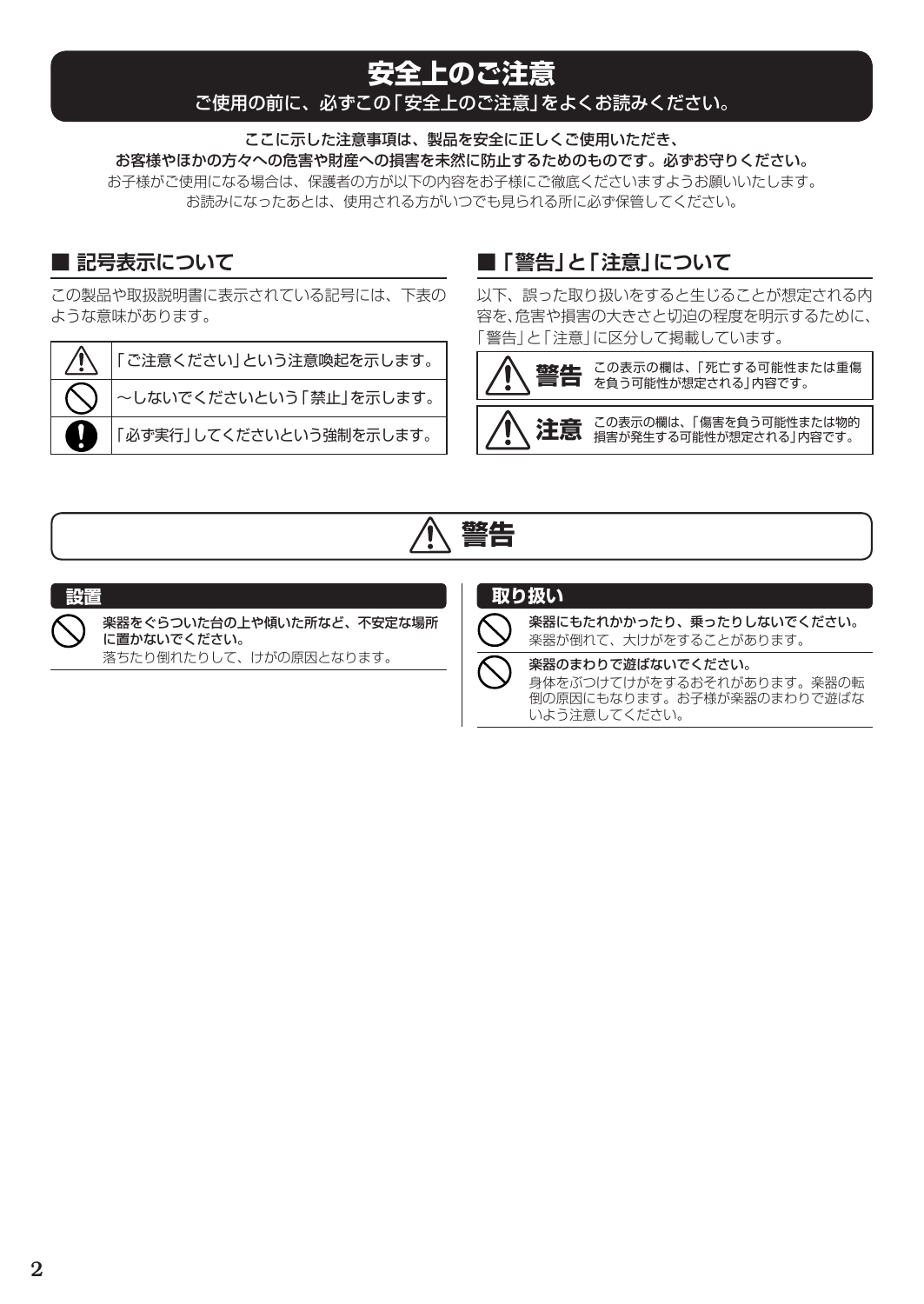

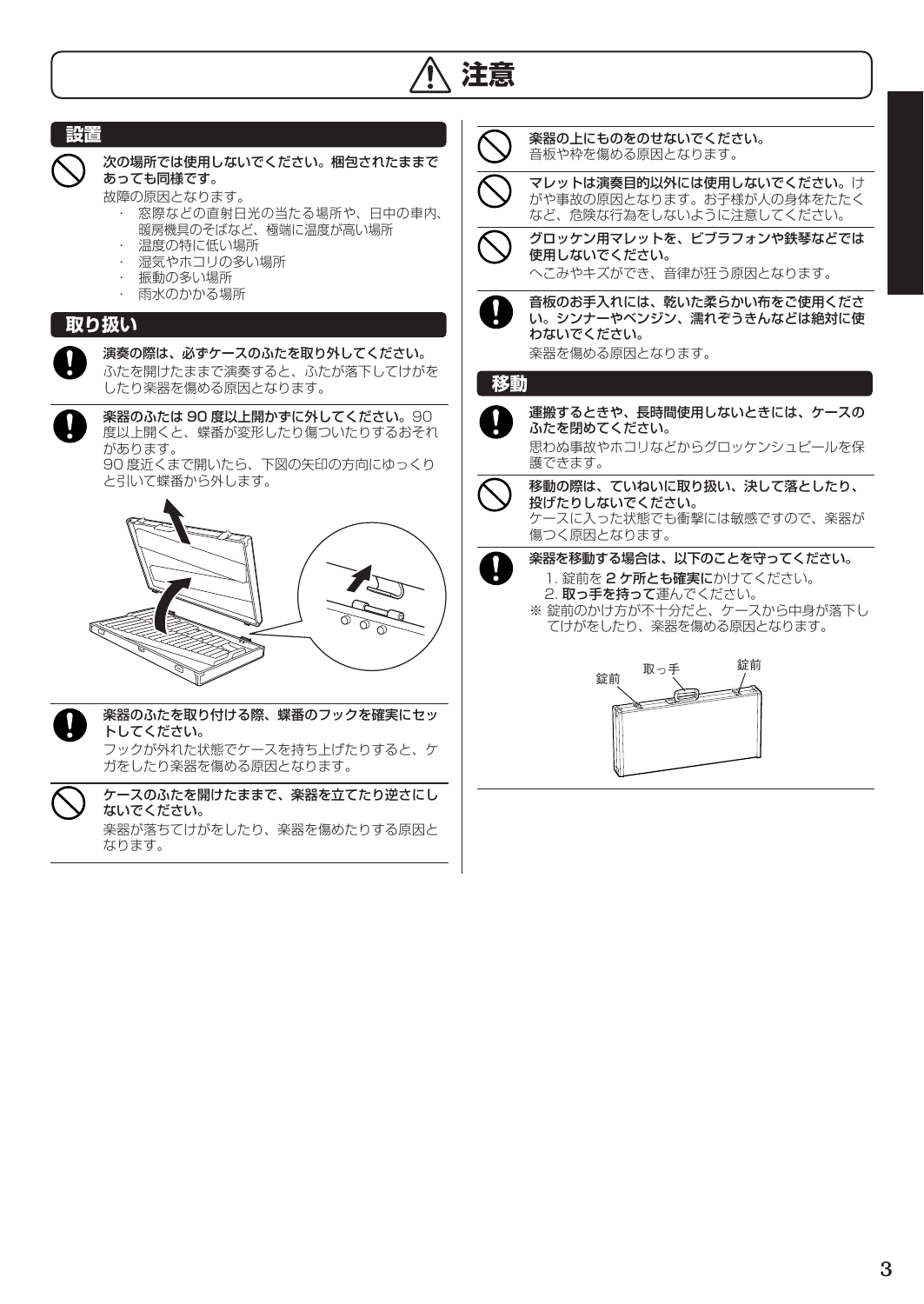# PRECAUTIONS

### *PLEASE READ CAREFULLY BEFORE PROCEEDING*

Please keep this manual in a safe and handy place for future reference.

Especially in the case of children, a responsible adult should provide instruction on the proper use and treatment of the instrument.

#### **Please follow the precautions below in order to prevent injury.**

**About the icons**



This icon indicates special instructions that should be followed strictly.

This icon indicates prohibited actions.

#### *WARNING CAUTION* Lock Handle Lock **Placement Use or storage in the following locations may cause damage, even when packaged.**  • In direct sunlight, such as near a window, or in a closed vehicle in daytime. Near heating devices or in other locations subject to excessive heat. • In excessively cold environments. • In places with excessive humidity or dust. • Locations subject to vibrations. • Locations where the instrument can be exposed to rain or moisture. **Handling Always remove the top cover of the case before playing the instrument.** Playing the instrument without removing the top cover may cause the top cover to fall off during performance to cause injury or damages to the instrument. **Open the top cover at less than a right angle (90 degrees) to unhook the hinges.**  The hinges may be deformed or damaged by opening the top cover wider than 90 degrees. Open the top cover at close to 90 degrees, and then pull the top cover in the direction of the arrow (shown below) to unhook the hinges. **Make sure to hook the hinges securely when replacing the top cover. Disregard of the following warnings and improper use of the product may result in death or serious injury. Disregard of the following cautions and improper use of the product may result in injury or property damage. Do not place the instrument standing upright or upside down while the top cover is open or removed.** The instrument may fall out and cause injury or damage to the instrument. **Never place an object on or lean against the instrument while in or out of its case.**  This may cause damage to the tone bars and frame parts or topple the instrument, which is extremely dangerous. **Do not use the mallets for any purpose other than playing the instrument.** Doing so may result in injury or accident. Do not allow children to hit others, etc., or any other dangerous behavior. **Do not use the glockenspiel's hard mallets on vibraphones or other mallet instruments.**  The resulting dents or scratches on the other instrument's tone bars may impair the sound. **The tone bars should be wiped with a soft dry cloth. Never use thinner, benzene, or a wet cloth for cleaning purposes. Transporting Before moving or transporting the instrument, or when keeping the instrument unused for a long time, place the top cover on and lock the case, in order to protect the glockenspiel from dust and damage by unexpected accidents. Even in its case, the instrument is susceptible to shock. Use care whenever moving the instrument. Never drop or throw the instrument for any reason. When transporting the instrument, 1. Lock both locks securely. 2. Carry the case by its carrying handle.** \* If the case is not locked properly, the contents may fall out of the case and cause injury or damage to the instrument. **Placement Do not place the instrument on an unstable surface such as a wobbly riser or on an incline, etc.** Doing so may cause the instrument to overturn resulting in serious injury. **Handling Never lean against or climb onto the instrument.** Doing so may cause the instrument to overturn resulting in serious injury. **Do not play in the vicinity of the instrument.** Bumping up against the instrument may cause injury. It may cause the instrument to overturn. Also, do not allow children to play around the instrument.

Lifting the case with unhooked or improperly hooked hinges may cause personal injury or damage to the instrument.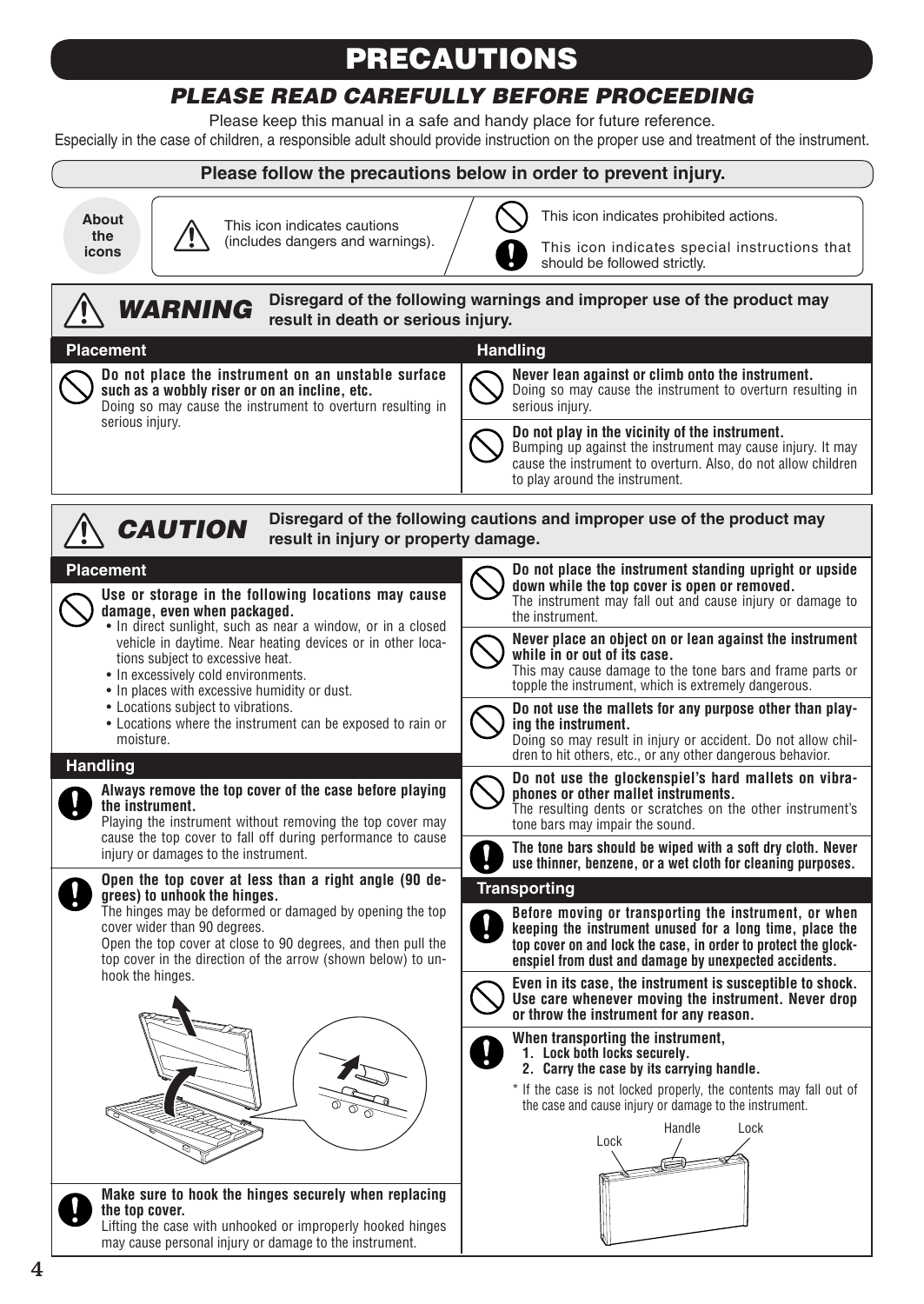# 各部の名称 **/ Nomenclature**





#### ● 仕様

| YG-1210                            | <b>YG-250D</b>                     | YG-50D                             |
|------------------------------------|------------------------------------|------------------------------------|
| F57~C88 $(2^1/377)$                |                                    |                                    |
| 硬質スチール音板、1ピン方式                     |                                    |                                    |
| $31$ mm $\cdot$ 7.8 mm             | $30 \text{ mm} \cdot 5 \text{ mm}$ | $25 \text{ mm} \cdot 5 \text{ mm}$ |
| $80\times50\times11$ cm<br>(ケース外寸) | $73\times41\times8$ cm<br>(ケース外寸)  | $65\times41\times8$ cm<br>(ケース外寸)  |
| 15.7 kg                            | 9.3 kg                             | 7.9 kg                             |
| マレット、ケース                           |                                    | マレット、ケース (一体型)                     |
|                                    |                                    |                                    |

※ 本書は、発行時点での最新仕様で説明しています。最新版は、ヤマハウェブサイトからダウンロードできます。

#### ● **Specifications**

|                                      | <b>YG-1210</b>                                      | <b>YG-250D</b>                                                              | <b>YG-50D</b>                                 |
|--------------------------------------|-----------------------------------------------------|-----------------------------------------------------------------------------|-----------------------------------------------|
| Range                                | $F57 - C88$ (2 <sup>1</sup> / <sub>2</sub> octaves) |                                                                             |                                               |
| <b>Bars</b>                          | Steel alloy, Single pin mount                       |                                                                             |                                               |
| Bar sizes                            | $31 \text{ mm} \cdot 7.8 \text{ mm}$                | $30 \text{ mm} \cdot 5 \text{ mm}$                                          | $25 \text{ mm} \cdot 5 \text{ mm}$            |
| Dimensions (W $\times$ D $\times$ H) | 80 x 50 x 11 cm                                     | 73 x 41 x 8 cm<br>(external size of the case)   (external size of the case) | 65 x 41 x 8 cm<br>(external size of the case) |
| Weight (including the case)          | 15.7 kg                                             | 9.3 kg                                                                      | 7.9 kg                                        |
| Accessories                          | Mallets, Case                                       |                                                                             | Mallets, Case (Single Unit Type)              |

\* The contents of this manual apply to the latest specifications as of the publishing date. To obtain the latest manual, access the Yamaha website then download the manual file. Since specifications, equipment or separately sold accessories may not be the same in every locale, please check with your Yamaha dealer.

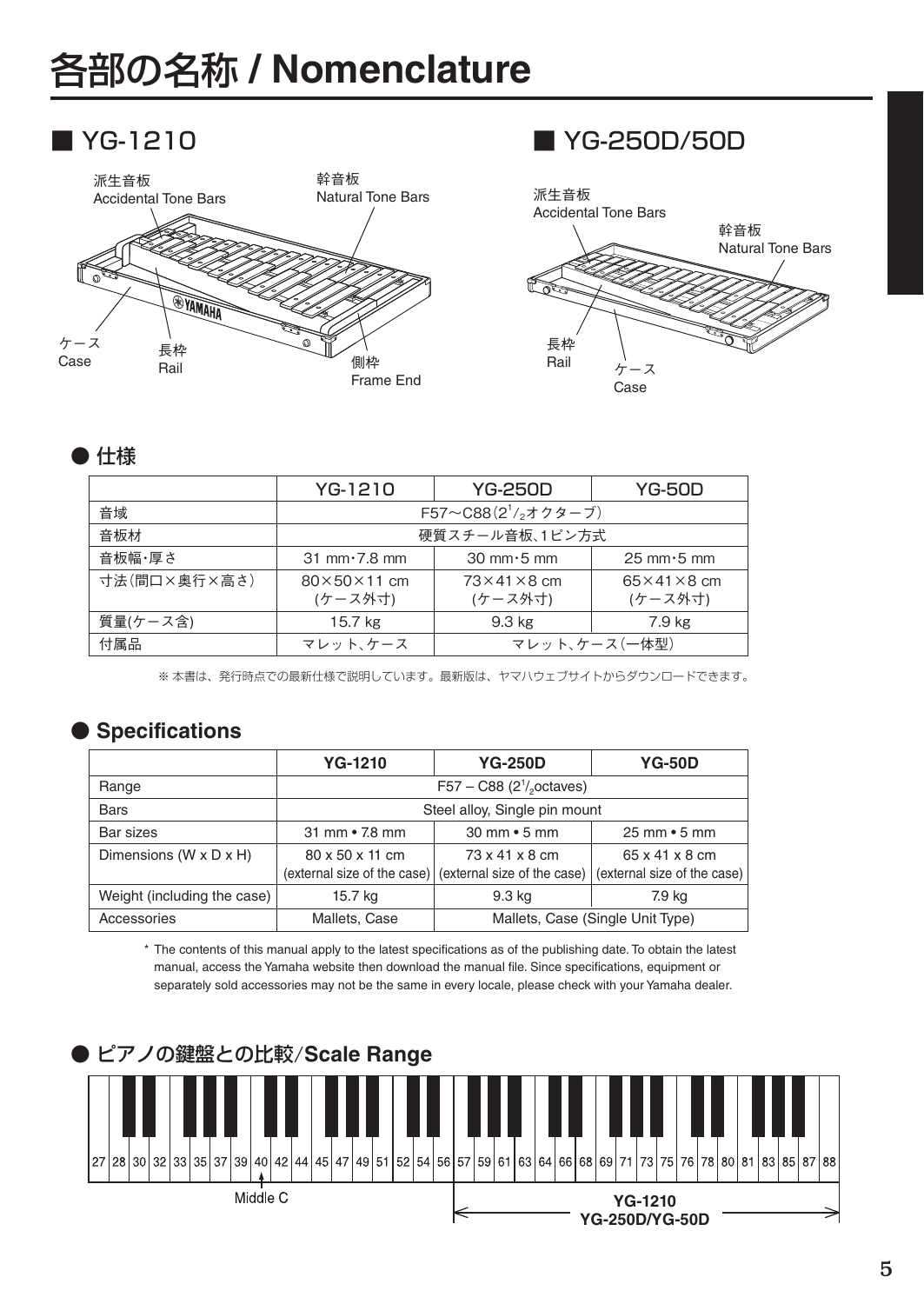# PRÉCAUTIONS D'USAGE

### *PRIÈRE DE LIRE ATTENTIVEMENT AVANT DE PROCÉDER À TOUTE MANIPULATION*

Rangez ce manuel en lieu sûr et à portée de main afin de pouvoir le consulter ultérieurement. Plus particulièrement dans le cas des enfants, un adulte responsable doit fournir des instructions d'utilisation adéquates de l'instrument.



**trument debout et faites attention à ne pas renverser l'étui.** Vous éviterez ainsi de faire tomber des pièces qui pourraient provoquer des blessures ou endommager l'instrument.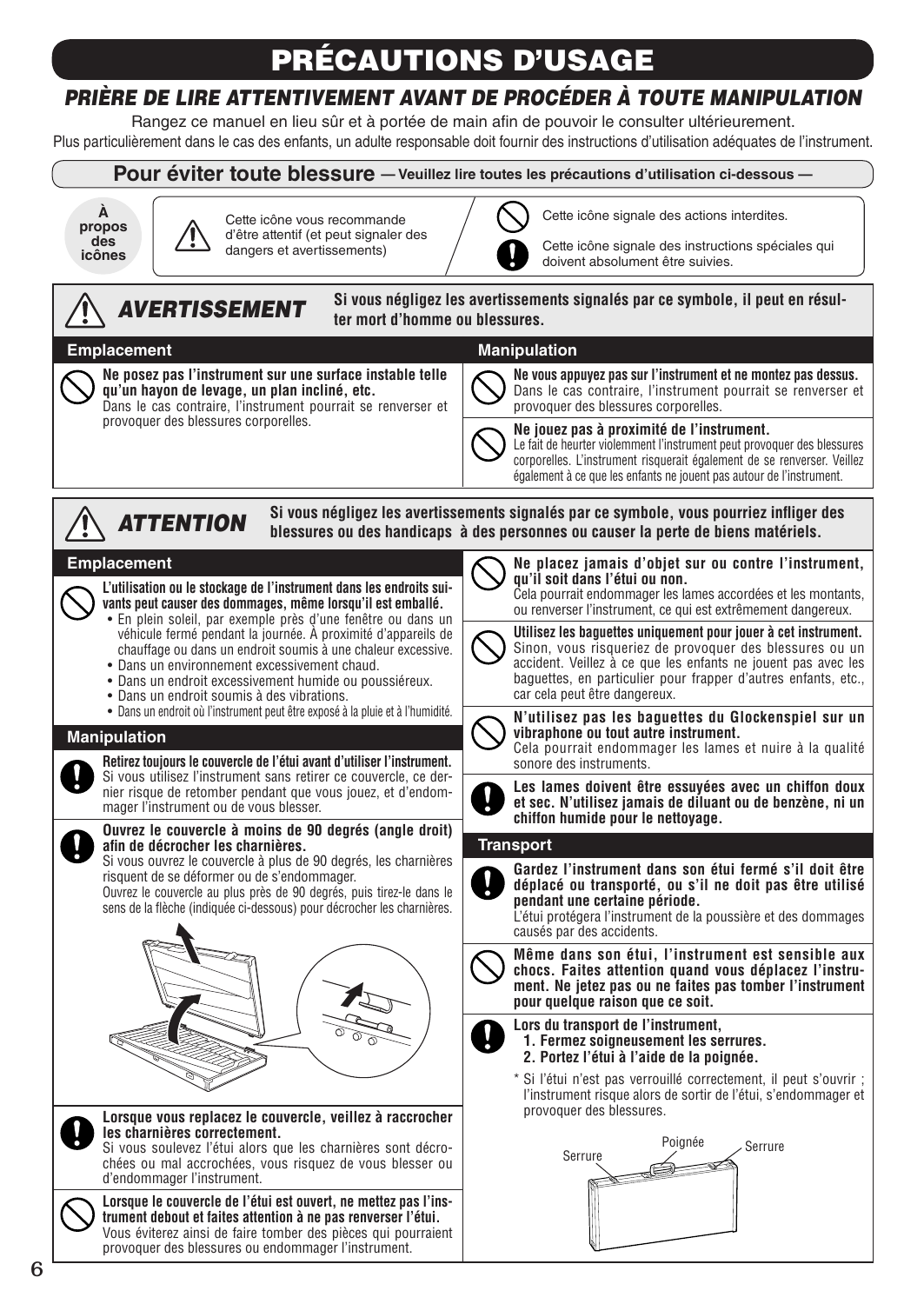# ПРАВИЛА ТЕХНИКИ БЕЗОПАСНОСТИ

#### *ВНИМАТЕЛЬНО ПРОЧТИТЕ, ПРЕЖДЕ ЧЕМ ПРИСТУПАТЬ К ЭКСПЛУАТАЦИИ*

Храните это руководство в надежном и удобном месте, чтобы можно было обращаться к нему в дальнейшем. Если на инструменте играют дети, взрослые должны объяснить, как с ним обращаться и как им правильно пользоваться.

**Во избежание травм, пожалуйста, соблюдайте приведенные ниже меры предосторожности.**

**О знаках**

Этим знаком обозначены меры предосторожности (включая опасности и предупреждения).



Этим знаком обозначены запрещенные действия.



Ношение футляра с несцепленными или неправильно сцепленными крючками может привести к травме или повредить инструмент.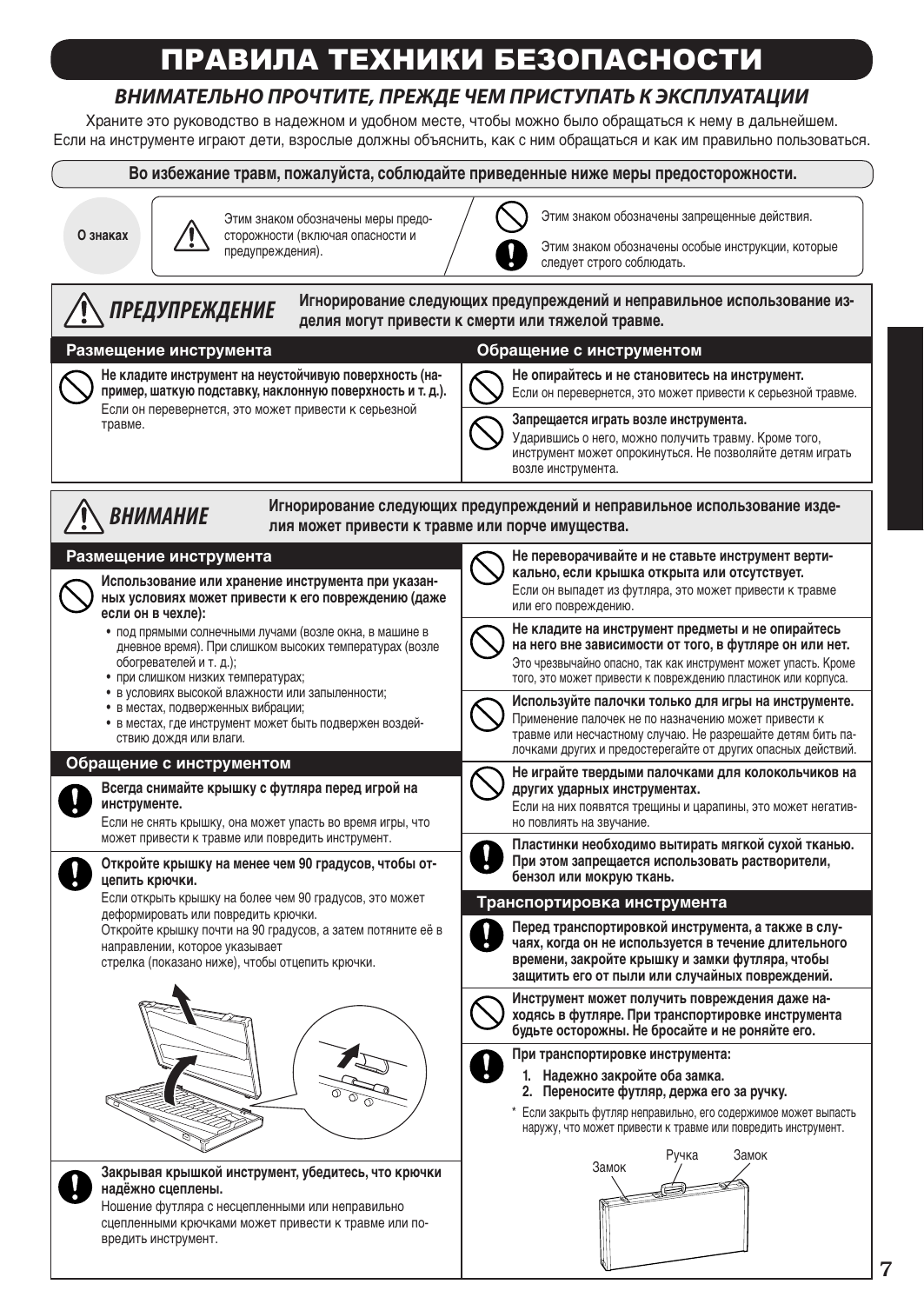

#### l **Caractéristiques**

|                        | <b>YG-1210</b>                                | <b>YG-250D</b>                               | <b>YG-50D</b>                                |
|------------------------|-----------------------------------------------|----------------------------------------------|----------------------------------------------|
| Tessiture              | F57 – C88 $(2^1/2)$ octaves)                  |                                              |                                              |
| Lames                  | Montage à tige simple, acier allié            |                                              |                                              |
| Dimensions des lames   | 31 mm • 7,8 mm                                | $30 \text{ mm} \cdot 5 \text{ mm}$           | $25 \text{ mm} \cdot 5 \text{ mm}$           |
| Dimensions (L x P x H) | 80 x 50 x 11 cm<br>(taille externe de l'étui) | 73 x 41 x 8 cm<br>(taille externe de l'étui) | 65 x 41 x 8 cm<br>(taille externe de l'étui) |
| Poids (étui inclus)    | 15,7 kg                                       | 9.3 kg                                       | 7,9 kg                                       |
| Accessoires            | Baguettes, étui                               | Baguettes, étui (Type à unité simple)        |                                              |

\* Le contenu de ce mode d'emploi s'applique aux dernières caractéristiques techniques connues à la date de publication du manuel. Pour obtenir la version la plus récente du manuel, accédez au site Web de Yamaha puis téléchargez le fichier du manuel concerné. Étant donné que les caractéristiques techniques, les équipements et les accessoires vendus séparément varient d'un pays à l'autre, adressez-vous pour cela à votre distributeur Yamaha.

#### l **Технические характеристики**

|                      | <b>YG-1210</b>                                | <b>YG-250D</b>                                                                                  | <b>YG-50D</b>                               |
|----------------------|-----------------------------------------------|-------------------------------------------------------------------------------------------------|---------------------------------------------|
| Диапазон             | $F57 - C88 (21/2$ октавы)                     |                                                                                                 |                                             |
| Пластины             | Легированная сталь, отдельный крепежный штырь |                                                                                                 |                                             |
| Размеры пластин      | 31 мм / 7,8 мм                                | 30 мм / 5 мм                                                                                    | 25 мм / 5 мм                                |
| Размеры (Ш х Г х В)  | 80 x 50 x 11 cm                               | 73 x 41 x 8 cm<br>(внешние размеры футляра) (внешние размеры футляра) (внешние размеры футляра) | 65 x 41 x 8 cm                              |
| Вес (включая футляр) | 15.7 кг                                       | 9.3 кг                                                                                          | 7.9 кг                                      |
| Аксессуары           | Ударные палочки, футляр                       |                                                                                                 | Ударные палочки, футляр (одноблочного типа) |

\* В содержании данного руководства приведены последние на момент публикации технические характеристики. Для получения последней версии руководства посетите веб-сайт корпорации Yamaha и загрузите файл с руководством. Так как технические характеристики, оборудование и отдельно продаваемые принадлежности могут различаться в разных странах, обратитесь за информацией к представителю корпорации Yamaha в своем регионе.

#### **• Tessiture / Диапазон шкалы**

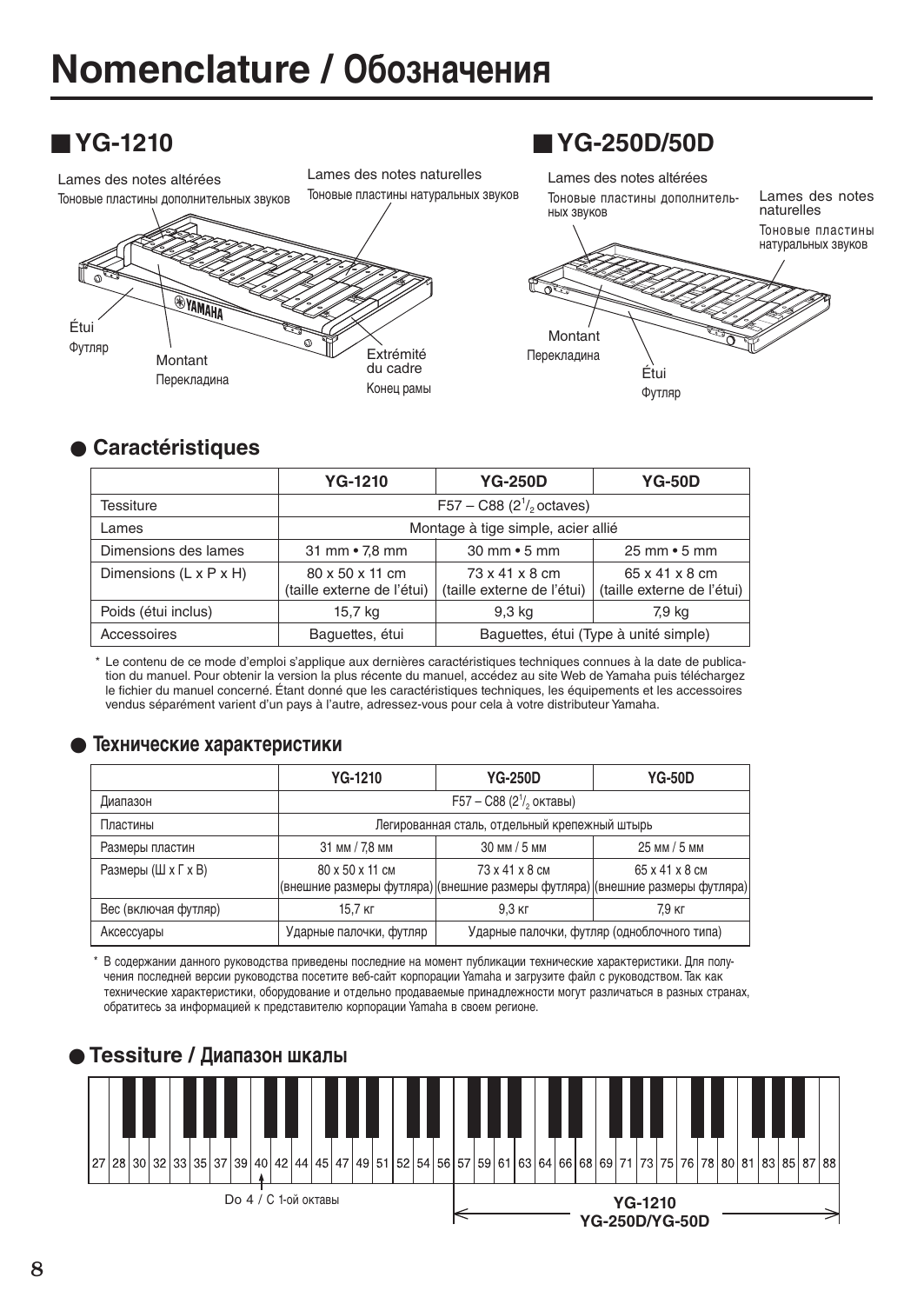### 注意事项

请在操作使用前,首先仔细阅读下述内容 请将本说明书存放在安全且便于取阅的地方,以便将来随时参阅。 成年责任人应特别针对儿童做有关正确使用和处置该乐器的指导。

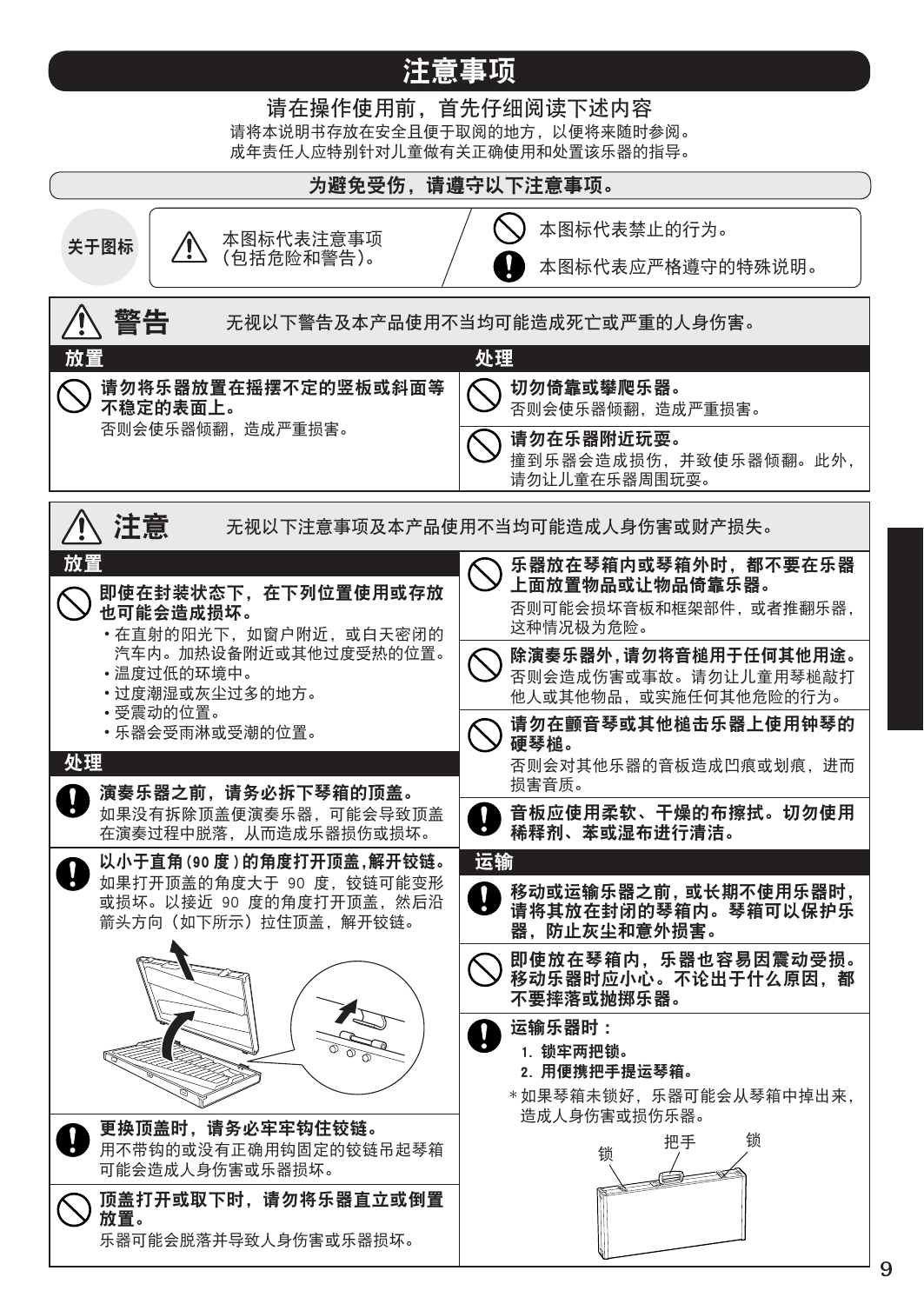## 안전 주의사항

#### 사용 전에 반드시 "안전 주의사항 "을 읽어 주십 시오 .

본 설명 서를 찾기 쉬운 안전한 곳에 보관하여 향후에 참조하도록 하십시오 .

특히 어린이의 경우 악기의 올바른 사용법 및 취급 방법에 대해 어른이 책임을 지고 적절하게 지도해야 합니다 .

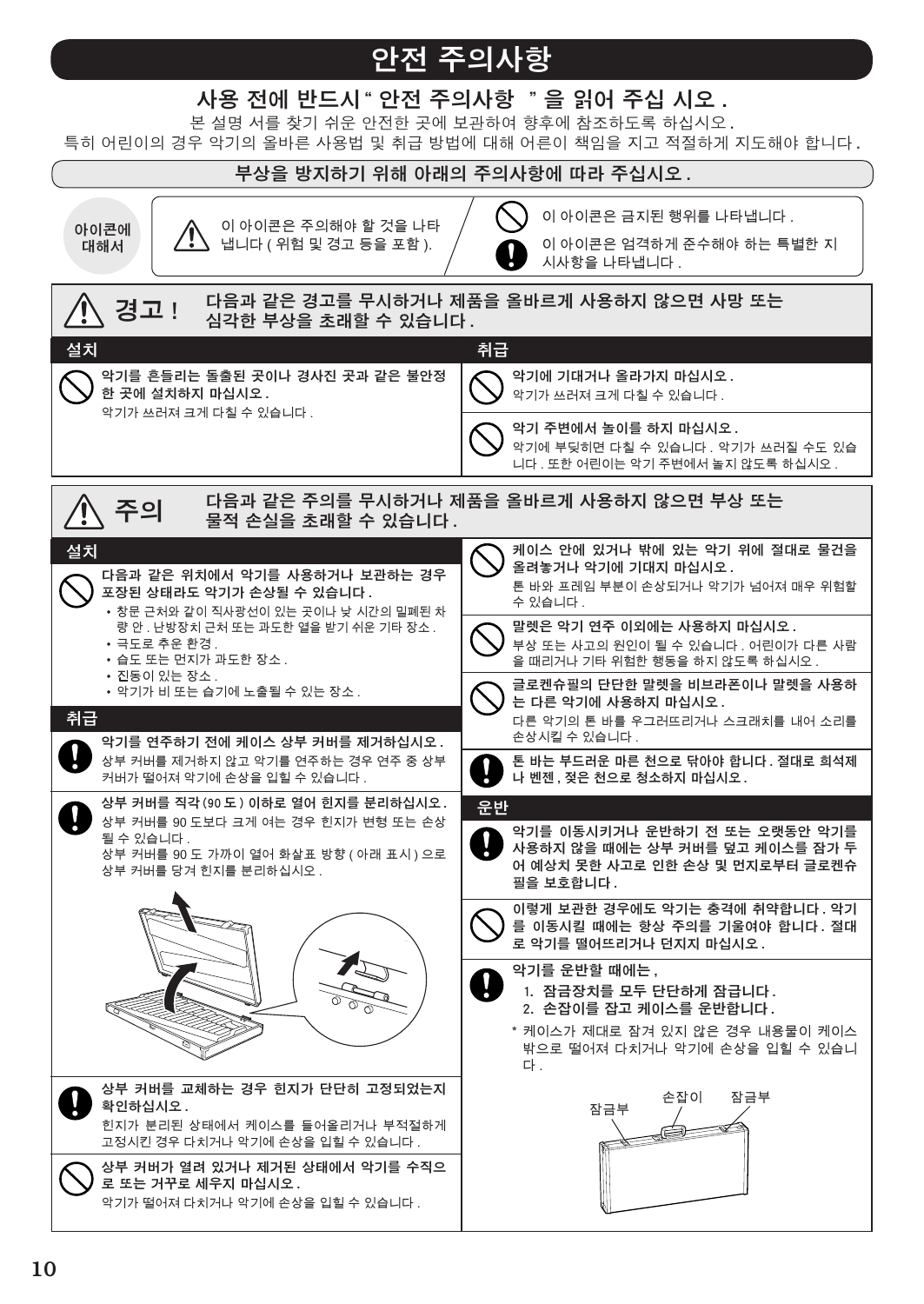# 各部分名称 / 각부의 명칭





#### **● 规格**

|           | $YG-1210$                                     | <b>YG-250D</b>                         | $YG-50D$                               |
|-----------|-----------------------------------------------|----------------------------------------|----------------------------------------|
| 音域        | F57 - C88 (2 <sup>1</sup> / <sub>2</sub> 个八度) |                                        |                                        |
| 音板        | 钢合金, 单销安装                                     |                                        |                                        |
| 音板尺寸      | 31 mm $/ 7.8$ mm                              | $30 \text{ mm} / 5 \text{ mm}$         | $25 \text{ mm} / 5 \text{ mm}$         |
| 尺寸(宽×深×高) | $80 \times 50 \times 11$ cm<br>(琴箱外形尺寸)       | $73 \times 41 \times 8$ cm<br>(琴箱外形尺寸) | $65 \times 41 \times 8$ cm<br>(琴箱外形尺寸) |
| 重量 (含琴箱)  | $15.7$ kg                                     | 9.3 kg                                 | 7.9 kg                                 |
| 附件        | 琴箱<br>琴槌、琴箱(单体式)<br>琴槌、                       |                                        |                                        |

\* 规格如有变更,恕不另行通知。

#### ● 사양

|                | YG-1210                          | <b>YG-250D</b>                  | $YG-50D$                               |
|----------------|----------------------------------|---------------------------------|----------------------------------------|
| 범위             | F57 - C88 ( $2^{1}/2$ 옥타브)       |                                 |                                        |
| 음조 바           | 합금강 , 단일 핀 장착                    |                                 |                                        |
| 음조 바 크기        | $31 \text{ mm} / 7.8 \text{ mm}$ | $30 \text{ mm} / 5 \text{ mm}$  | $25$ mm $/5$ mm                        |
| 치수 (W x D x H) | 80 x 50 x 11 cm<br>(케이스 외형 크기 )  | 73 x 41 x 8 cm<br>( 케이스 외형 크기 ) | 65 x 41 x 8 cm<br><b>ˈ 케이스 외형 크기 )</b> |
| 무게 (케이스 포함)    | 15.7 kg                          | 9.3 kg                          | 7.9 kg                                 |
| 부속품            | 말렛, 케이스<br>말렛, 케이스 (단일 유닛 타입)    |                                 |                                        |

\* 사양은 예고없이 변경될 수 있습니다